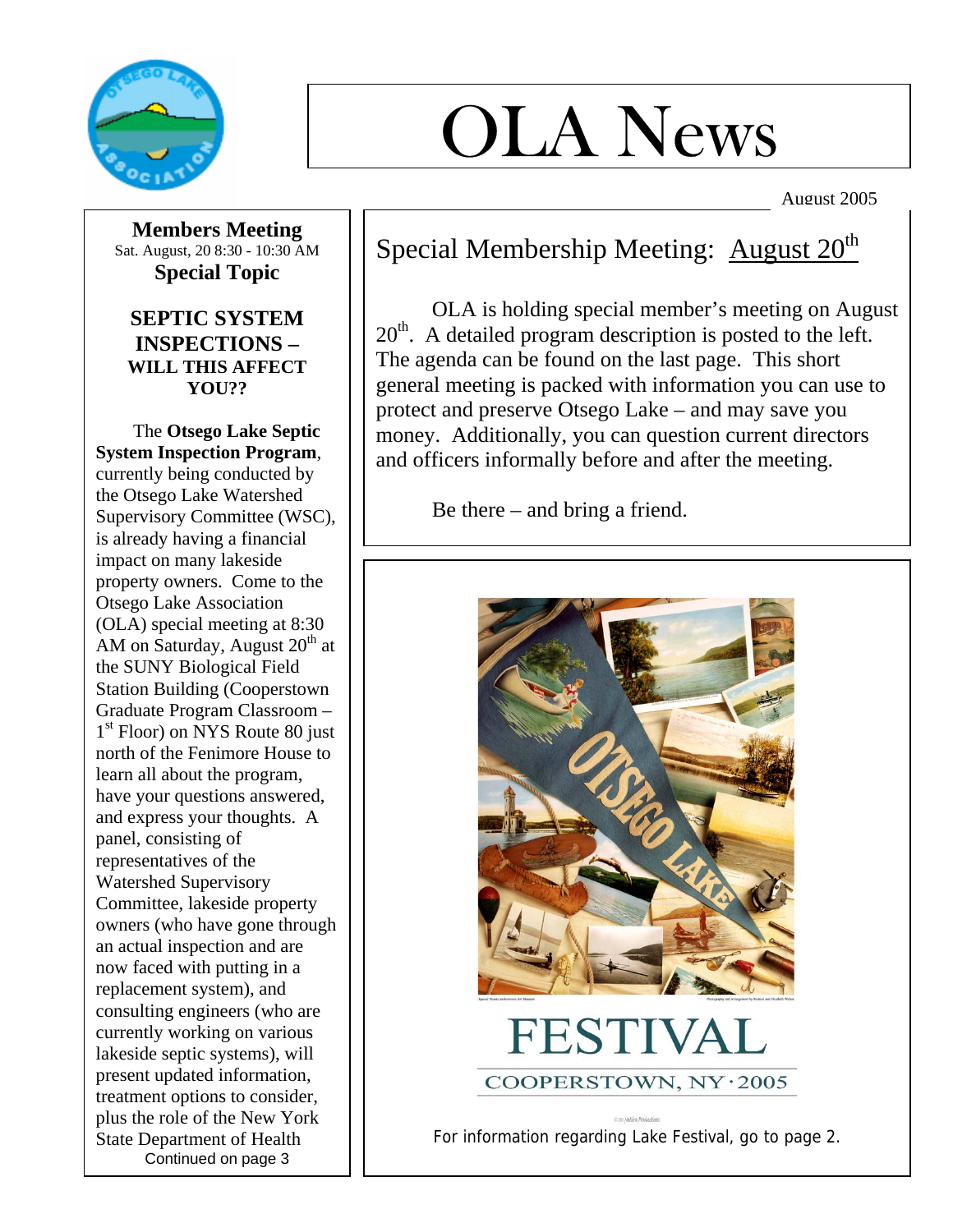# OTSEGO LAKE FESTIVAL: "A GREAT SUCCESS"

The first Otsego Lake Festival, held at Lakefront Park, Saturday, July 9, 2005 surpassed expectations. Public comment and press coverage were not only favorable, but exuberant about the event which was educational and enjoyable for both young and old.

 Attendance was estimated at nearly one thousand in spite of threatening weather! Community involvement and support were outstanding, with over fifty people donating time, talent, goods and services. Honorary sponsorship by Jane Clark, Lou Hager, and Henry Cooper made the event credible while financial sponsorship by foundations, organizations, legislators and individuals made it possible. Festival expenses were covered, funding was raised for Otsego lake initiatives, and "seed" money is in place for Lake Festival, 2006 (date soon to be announced).

 OLA had a high-profile presence at the Festival with our demonstration buffer strip, interpreted by our own Paul Lord, and our information table, staffed by various OLA volunteers throughout the day. Thanks, to all who helped. There are now a lot more people wearing our shirts and caps, and reading Landscaping for Wildlife and Water Quality, and the extra \$1,600 in our treasury will allow us to do more good work for the health of our lake!

 The search is on for OLA members to serve on the executive committee for Otsego Lake Festival 2006. The planning begins next month! This year's committee realized that we need many more people to share the responsibilities. Please consider contributing your services.

## **Lake Festival 2005 Mementos Still Available**

 There are still OLA shirts and caps left. There are also Lake Festival posters, signed and unsigned available. Half of the proceeds from the posters go to the Water Quality Coordinating Committee. These will become collectables! They are great gifts! Contact Scottie Baker at 547-5356 if you would like to purchase any of the Lake Festival or OLA posters or clothing.

## **Answer to Limnological Question (from page 5):**

#### **The maximum theoretical wave height in Otsego Lake is about 109 cm high (3ft. 7 in.).**

I hope you are now more familiar with your lake. My intention is to post similar articles in future OLA Newsletters. However, if you have specific questions about limnology and Otsego Lake, I will try to address them as well. Email questions to me at horvattg@oneonta.edu and I will post both questions and answers in future newsletters.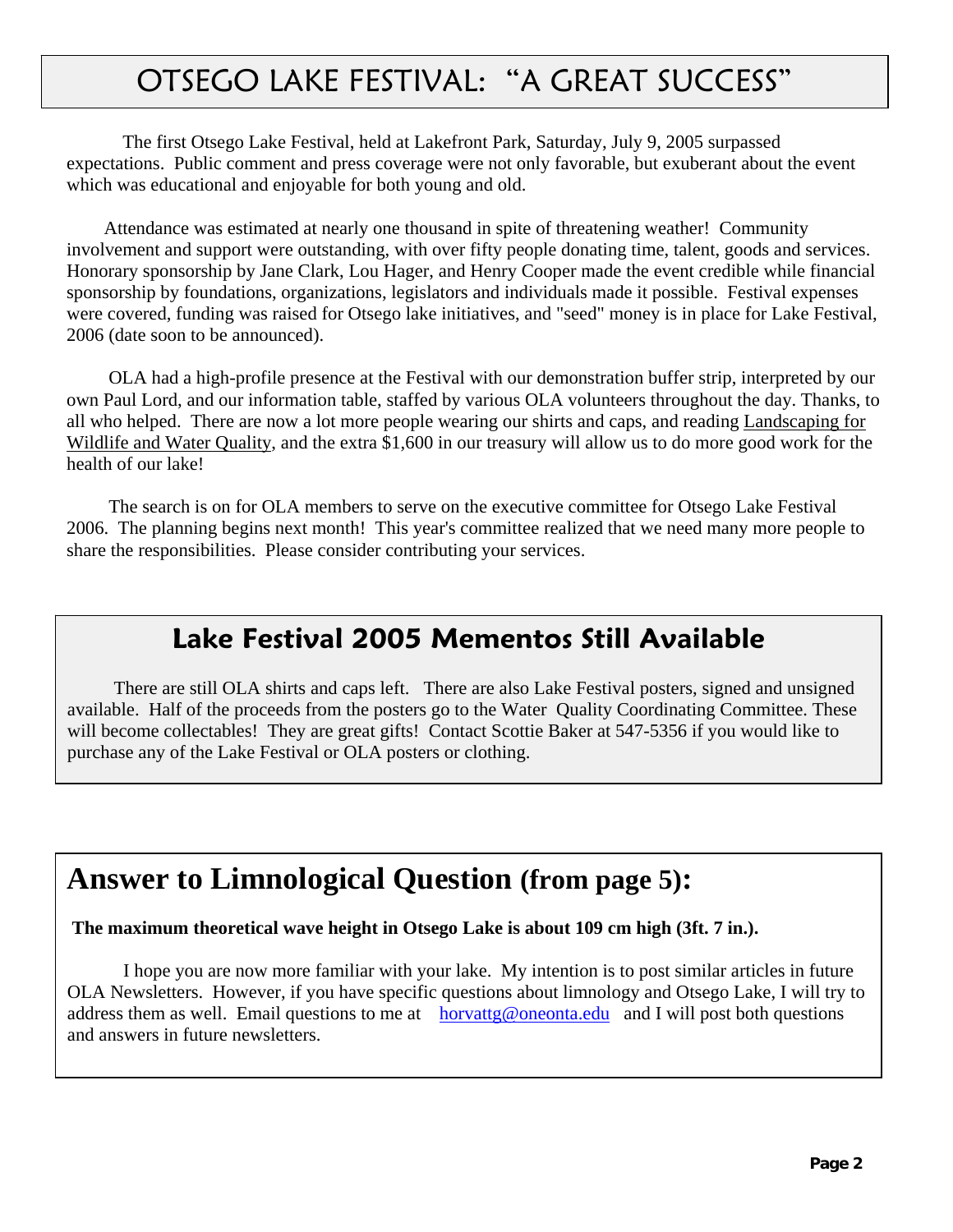### **SEPTIC SYSTEM INSPECTIONS**

Continued from page 1.

(NYSDOH). The panel will be moderated by K. Wayne Bunn, P.E., a consulting civil engineer and OLA Director at Large.

During the panel discussion,

(a) the role of the NYSDOH will be summarized briefly, followed by:

(b) a presentation by the Watershed Supervisory Committee on what constitutes a failed system including the results of recent inspections and what to expect in the future,

(c) a presentation by lakeside property owners who recently went through an actual inspection and are now working with a consulting engineer,

(d) a presentation by Lamont Engineers of Cobleskill on alternative secondary treatment systems (raised fill and mound systems, and intermittent media filters) and tertiary treatment systems (phosphorus removal) including some options for shared solutions,

(e) a presentation by DeWaal Engineering of Richfield Springs on gravel less systems (wrapped pipes, chambers, and bio-matts) and aerobic treatment (aeration units), and, finally,

(f) plenty of time for questions and comments by the members and an open discussion between the members and the panel.

Every property owner within 500 feet of Otsego Lake and 100 feet of the lake's tributary streams will have their septic system inspected under the current program which is planned for a five year period. The inventory of existing systems was completed in 2004 with the initial actual inspections started in 2005. It is the responsibility of the property owner to locate his or her septic system, to uncover the septic tank, and then to contract with a local septic system company to actually pump out the septic tank for the inspection. The property owner will receive a certified letter from the Watershed Supervisory Committee requesting that the property owner set a date for the inspection, hire a plumber to locate and uncover the system if necessary, and pay for the cost of the pump out. If a system fails the inspection, the property owner will receive a *Notice of Violation* which will specify the nature of the violation, the corrective action required, and the date by which the corrective action must be completed. Property owners will have up to one year to correct problems. By now, all property owners should have received informational mailings from the Watershed Supervisory Committee about the program.

The septic system inspection program is important to the future health of Otsego Lake and serves to protect the water supply for the Village of Cooperstown. Come to the meeting to obtain current information so you will be knowledgeable. Just as importantly, please come and find out how this might affect you personally and, then, let the Watershed Supervisory Committee and the OLA know what you think about the program.

## Invite your neighbors, even if they are not OLA members!!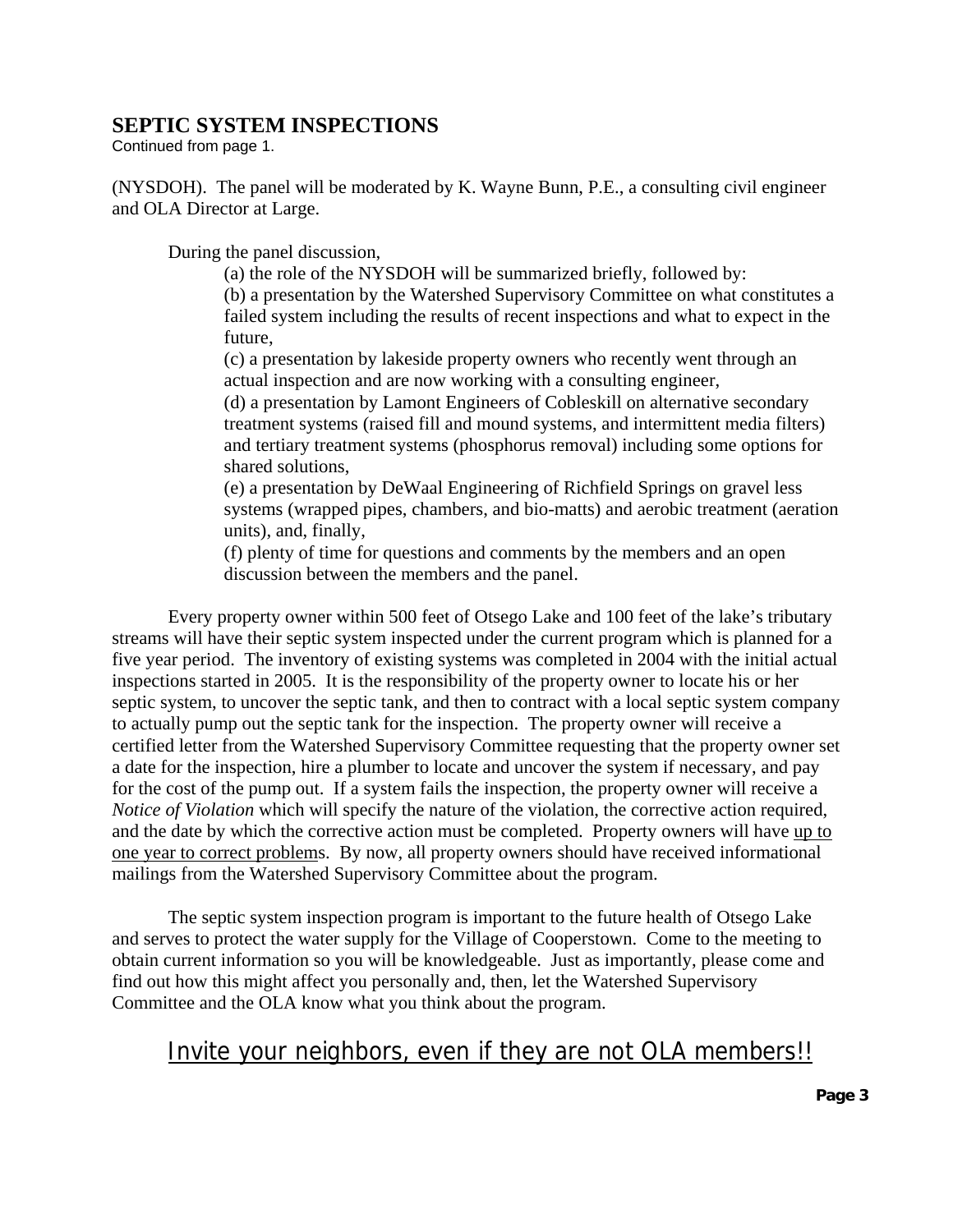# - **Understanding Your Lake: Wind & Water**

Tom Horvath, Ph.D., Aquatic Biologist & Limnologist

As an OLA member, I look out on the beauty of Otsego Lake almost every day, but as a **Limnologist**, a person who studies lakes, I look out and also see the great complexity of the lake. This is the first installment of a series of articles on **Limnology**, the study of lakes, that will try to inform OLA members about the great physical, chemical, and biological aspects of Otsego Lake.

Last year, someone asked me what the best line for him to take on his cross-lake swim so that he would have the least resistance. I shook my head and started to think about the many, many hours I have spent trying to understand the complexities of water movement in lakes. I find this aspect of physical limnology to be the most complicated area of limnology to understand. Take a peak at a summary figure from Jacob Kalff's textbook, Limnology (figure box below).

What moves water? Most of my students have answered this question partially correct: "Wind moves



water", they say. "But how?" Here is where they go wrong. They answer that wind creates waves and waves carry things around on the lake. Half credit.

Wind does create waves, but surprising to most, and to me the first time I read through a limnology textbook, waves will only move water (and objects in the water) up and down. The water and whatever is in it are not going anywhere, they are simply oscillating within the **Surface Water Wave**. We perceive an optical illusion when we see waves "moving" across the lake's surface. Surface water waves are created as wind moves across the surface of a lake. Because of the friction between the air and the water, the wind is constantly "grabbing

and lifting" and then immediately "dropping" the water at the surface. This causes the water to move in small ellipses (see figure to right).

Wave height is another issue. The number of times the wind "grabs" and "lets go" is greater when the wind has a long stretch of water to blow across. This is what limnologists call the **Fetch**, the longest distance over which the wind can imparts its energy to the water. The longer the fetch, the higher the waves (see the Equation Box below). I grew up on the shores of Lake Michigan, a lake with a long fetch and large waves. Of course, stronger winds will have more "strength" to grab onto the water, so taller waves are also associated with stronger winds.

The reason that waves "break" on shore is that the distance that water is affected by the surface water wave can



actually hit the lake bottom. This occurs in shallow areas such as near shore. When this happens, the up and down elliptical motion is converted to horizontal motion, and the wave moves toward shore. Out in the middle of the lake, the up and down motion never hits the bottom, so the waves stay put. We also see **Whitecaps** when it is windy. This is caused by the water being lifted high enough that the wind causes turbulence at the wave peak, and this turbulence causes the "frothing" of the water that we see as a whitecap. They obviously only occur when the wind is strong enough to lift the water high and then cause the turbulence.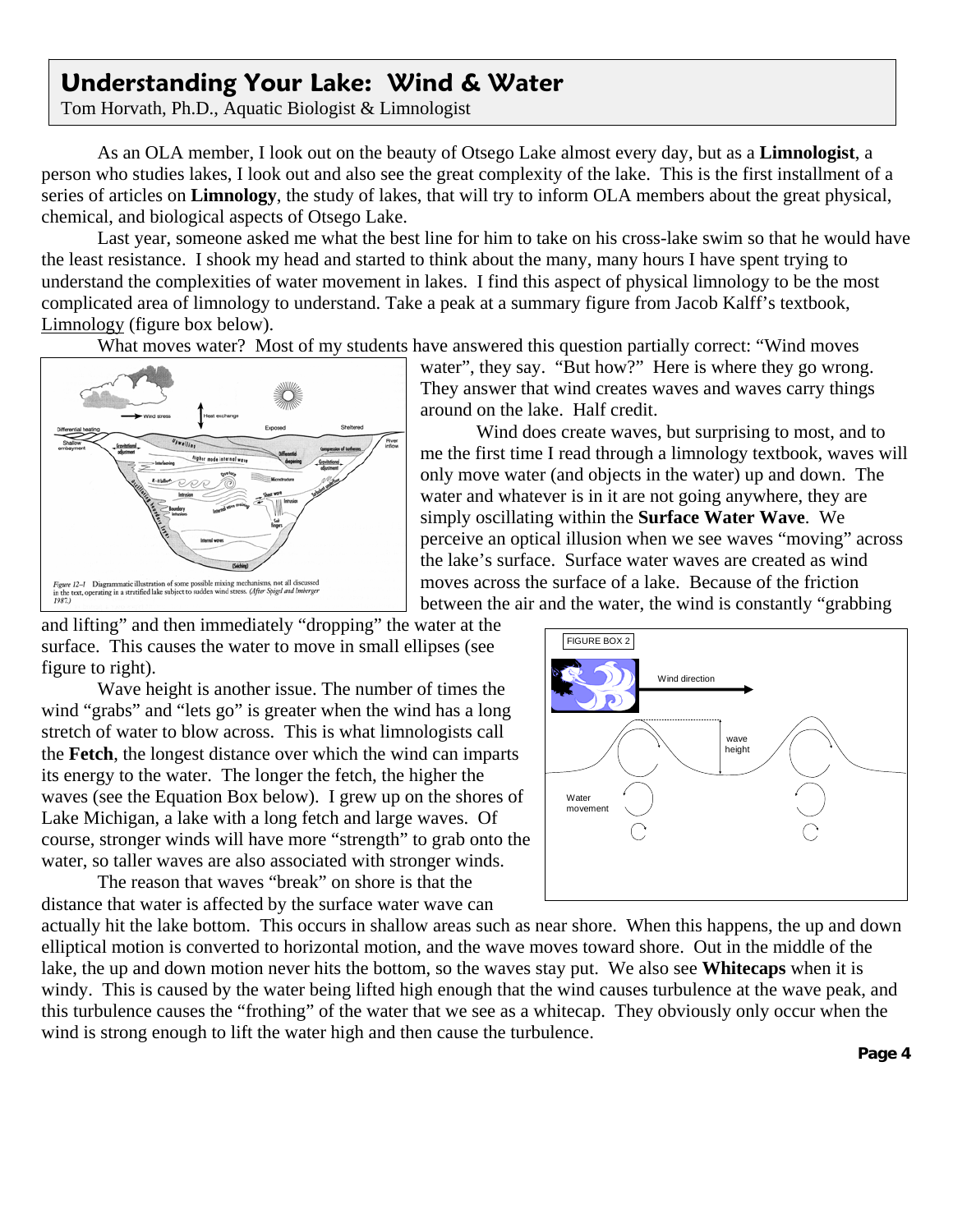On the lake, sailboat enthusiasts rely on wind to move them, canoeists and kayakers rely on their paddles and arms, and motor boaters rely on their gas-driven propellers. Other organisms, like fish, can move about by swimming. Water, however, gets moved around horizontally by currents (my students almost had it). The movement of water in horizontal directions is accomplished by currents not by waves. Wind does

#### **Equation Box**

A maximum wave height can be predicted, and to satisfy the mathematical equation lovers out there, here's a fun one attributed to arguably our greatest compatriotic limnologist, G. Evelyn Hutchinson (1903-1991). He showed that wave height is a function of wind fetch. In 1957, he empirically came up with  $h = 0.332(x)^{1/2}$ , where h is wave height in m and x is fetch in km. Otsego Lake is about 10.81 km at its longest effective stretch, so how high can a wav get (answer on the last page)? Well, we won't be a site for the world surfing championships anytime soon.

play a role in forming currents, as do other forces. In addition to the "lifting" and "dropping" of water, explained above, the wind also drags the water along. This is, again, because of friction between air and water. As you can see from the first figure above, many different types of currents are moving at the same time. Understanding them all could earn you graduate credit at any university, but that's not the point of this article.

One particularly interesting current leaves a visible trace on the lake's surface that we call **Streaks** or **Windrows**, which appear as thin parallel lines of foam. If you haven't noticed them before, look for them this season. They are caused by the wind blowing in the same direction for extended time periods. In Otsego Lake, they show up best when the wind is from the north or south. The current that causes them is called a **Langmuir Current**, named after I. Langmuir who described it in 1938 on Lake George. Remember that water is moving up and down and in small ellipses in the surface water



waves. It is also being dragged horizontally in the direction of the wind. So we have movement in 3-dimensions to track (this is where my brain starts hurting). The resulting current is best thought of as a series of corkscrews working in opposite directions along the

path of the wind (use the Kalff figure and break out two corkscrews and see first hand).

This motion sets up areas where water is converging, or coming together, and areas where water is diverging, or moving apart. The zone of convergence traps foam and other floating "stuff where we see streaks. The foam itself is completely natural, and is formed by natural organic compounds (not necessarily pollution) coagulating together as the water gets mixed (you can simulate foam yourself by collecting the lake water in a bottle and shaking it vigorously). These Langmuir currents play an important role in mixing the surface waters and transferring heat from the surface to the water below.

#### **Go to page 2 for answers.**